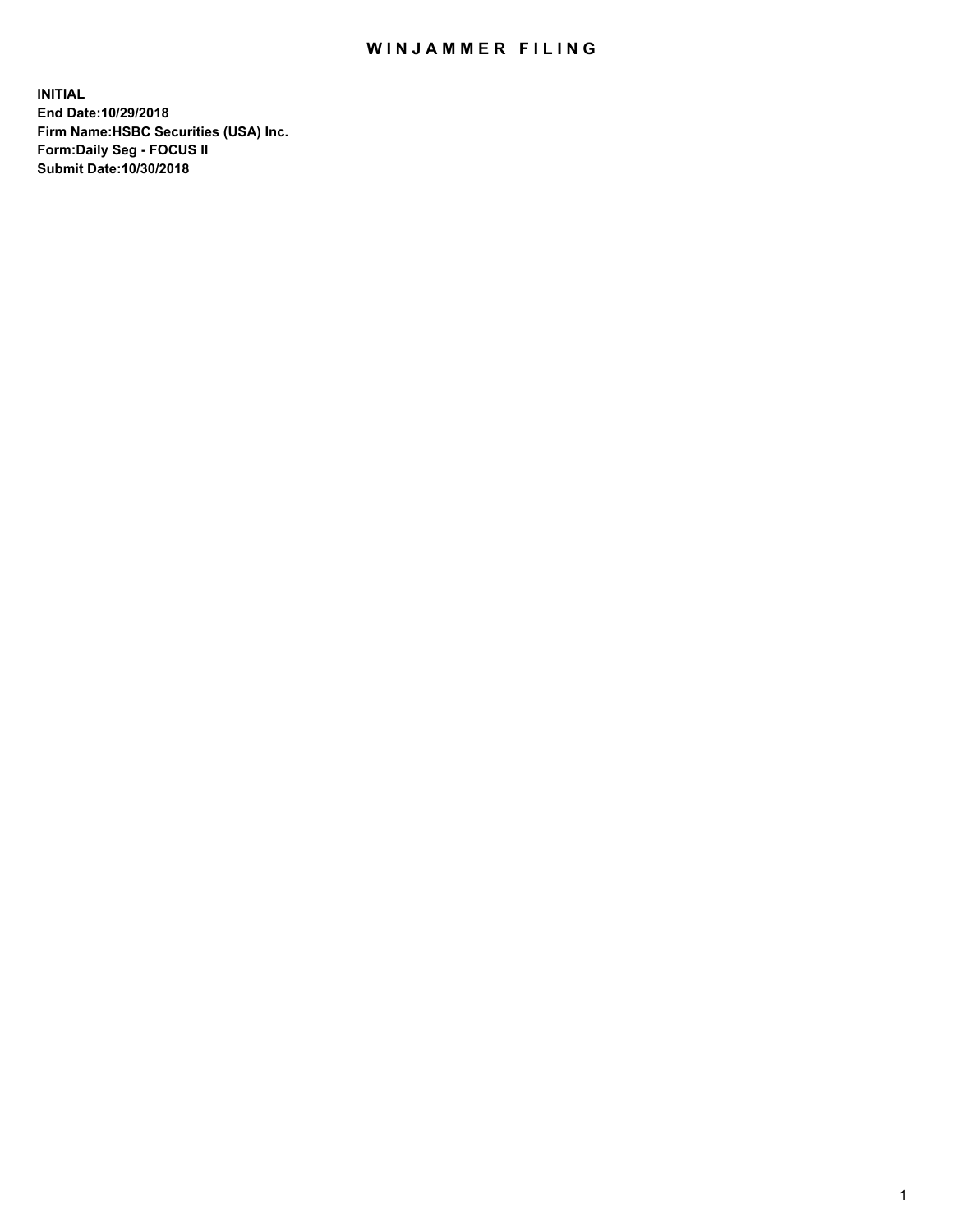**INITIAL End Date:10/29/2018 Firm Name:HSBC Securities (USA) Inc. Form:Daily Seg - FOCUS II Submit Date:10/30/2018 Daily Segregation - Cover Page**

| Name of Company                                                                                                                                                                                                                                                                                                                | <b>HSBC Securities (USA) Inc.</b>                                          |
|--------------------------------------------------------------------------------------------------------------------------------------------------------------------------------------------------------------------------------------------------------------------------------------------------------------------------------|----------------------------------------------------------------------------|
| <b>Contact Name</b>                                                                                                                                                                                                                                                                                                            | <b>Michael Vacca</b>                                                       |
| <b>Contact Phone Number</b>                                                                                                                                                                                                                                                                                                    | 212-525-7951                                                               |
| <b>Contact Email Address</b>                                                                                                                                                                                                                                                                                                   | michael.vacca@us.hsbc.com                                                  |
| FCM's Customer Segregated Funds Residual Interest Target (choose one):<br>a. Minimum dollar amount: ; or<br>b. Minimum percentage of customer segregated funds required:% ; or<br>c. Dollar amount range between: and; or<br>d. Percentage range of customer segregated funds required between:% and%.                         | 109,000,000<br>$\overline{\mathbf{0}}$<br>0 <sub>0</sub><br>0 <sub>0</sub> |
| FCM's Customer Secured Amount Funds Residual Interest Target (choose one):<br>a. Minimum dollar amount: ; or<br>b. Minimum percentage of customer secured funds required:%; or<br>c. Dollar amount range between: and; or<br>d. Percentage range of customer secured funds required between:% and%.                            | 25,000,000<br><u>0</u><br>0 <sub>0</sub><br>00                             |
| FCM's Cleared Swaps Customer Collateral Residual Interest Target (choose one):<br>a. Minimum dollar amount: ; or<br>b. Minimum percentage of cleared swaps customer collateral required:% ; or<br>c. Dollar amount range between: and; or<br>d. Percentage range of cleared swaps customer collateral required between:% and%. | 100,000,000<br>$\overline{\mathbf{0}}$<br>0 <sub>0</sub><br>00             |

Attach supporting documents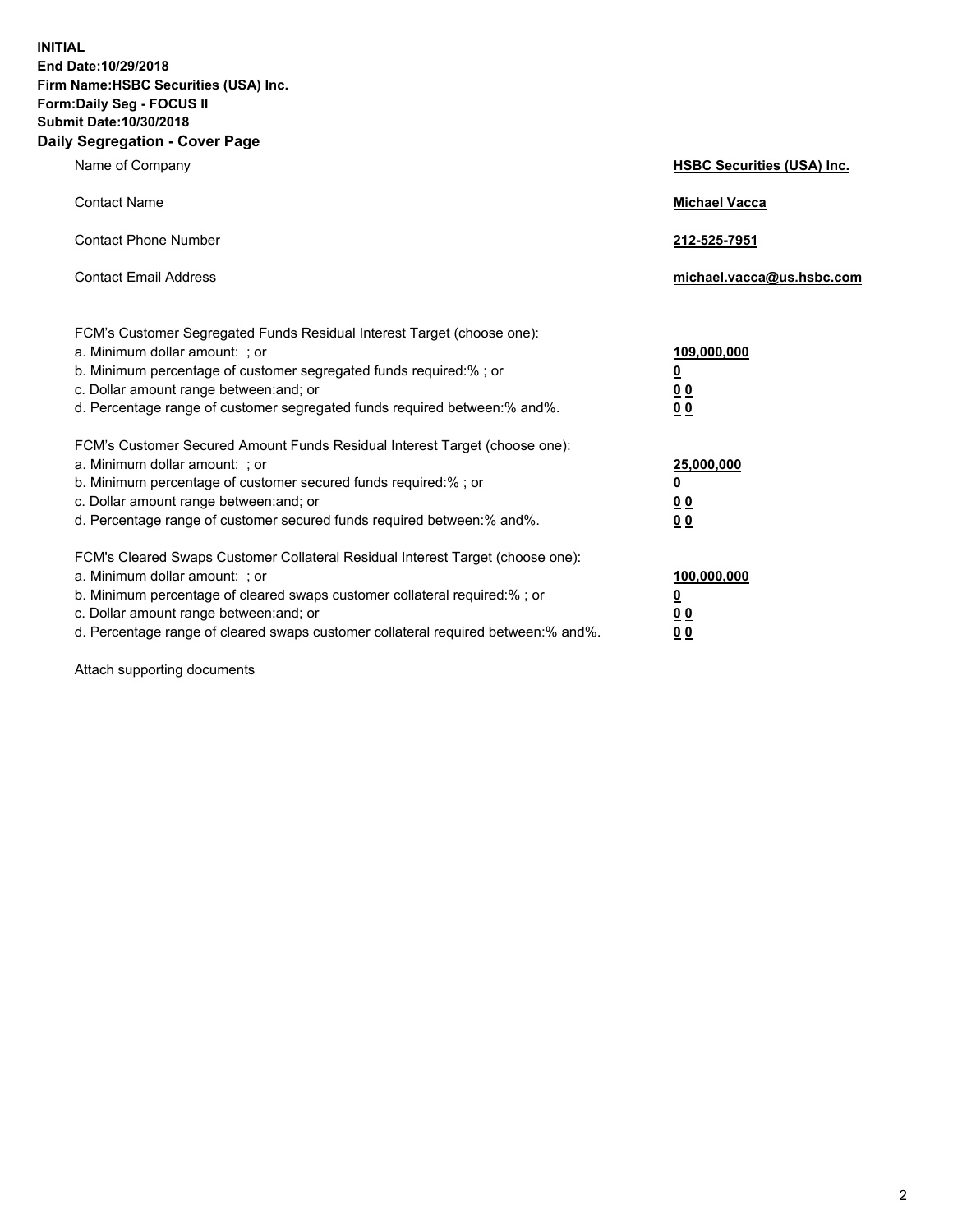**INITIAL End Date:10/29/2018 Firm Name:HSBC Securities (USA) Inc. Form:Daily Seg - FOCUS II Submit Date:10/30/2018 Daily Segregation - Secured Amounts** Foreign Futures and Foreign Options Secured Amounts Amount required to be set aside pursuant to law, rule or regulation of a foreign government or a rule of a self-regulatory organization authorized thereunder **0** [7305] 1. Net ledger balance - Foreign Futures and Foreign Option Trading - All Customers A. Cash **55,970,632** [7315] B. Securities (at market) **74,944,096** [7317] 2. Net unrealized profit (loss) in open futures contracts traded on a foreign board of trade **40,017,939** [7325] 3. Exchange traded options a. Market value of open option contracts purchased on a foreign board of trade **0** [7335] b. Market value of open contracts granted (sold) on a foreign board of trade **0** [7337] 4. Net equity (deficit) (add lines 1. 2. and 3.) **170,932,667** [7345] 5. Account liquidating to a deficit and account with a debit balances - gross amount **1,363,940** [7351] Less: amount offset by customer owned securities **-1,363,661** [7352] **279** [7354] 6. Amount required to be set aside as the secured amount - Net Liquidating Equity Method (add lines 4 and 5) **170,932,946** [7355] 7. Greater of amount required to be set aside pursuant to foreign jurisdiction (above) or line 6. **170,932,946** [7360] FUNDS DEPOSITED IN SEPARATE REGULATION 30.7 ACCOUNTS 1. Cash in banks A. Banks located in the United States **60,419,652** [7500] B. Other banks qualified under Regulation 30.7 **0** [7520] **60,419,652** [7530] 2. Securities A. In safekeeping with banks located in the United States **50,293,152** [7540] B. In safekeeping with other banks qualified under Regulation 30.7 **0** [7560] **50,293,152** [7570] 3. Equities with registered futures commission merchants A. Cash **0** [7580] B. Securities **0** [7590] C. Unrealized gain (loss) on open futures contracts **0** [7600] D. Value of long option contracts **0** [7610] E. Value of short option contracts **0** [7615] **0** [7620] 4. Amounts held by clearing organizations of foreign boards of trade A. Cash **0** [7640] B. Securities **0** [7650] C. Amount due to (from) clearing organization - daily variation **0** [7660] D. Value of long option contracts **0** [7670] E. Value of short option contracts **0** [7675] **0** [7680] 5. Amounts held by members of foreign boards of trade A. Cash **30,531,819** [7700] B. Securities **24,650,944** [7710] C. Unrealized gain (loss) on open futures contracts **40,017,939** [7720] D. Value of long option contracts **0** [7730] E. Value of short option contracts **0** [7735] **95,200,702** [7740] 6. Amounts with other depositories designated by a foreign board of trade **0** [7760] 7. Segregated funds on hand **0** [7765] 8. Total funds in separate section 30.7 accounts **205,913,506** [7770] 9. Excess (deficiency) Set Aside for Secured Amount (subtract line 7 Secured Statement Page 1 from Line 8) **34,980,560** [7380]

10. Management Target Amount for Excess funds in separate section 30.7 accounts **25,000,000** [7780]

11. Excess (deficiency) funds in separate 30.7 accounts over (under) Management Target **9,980,560** [7785]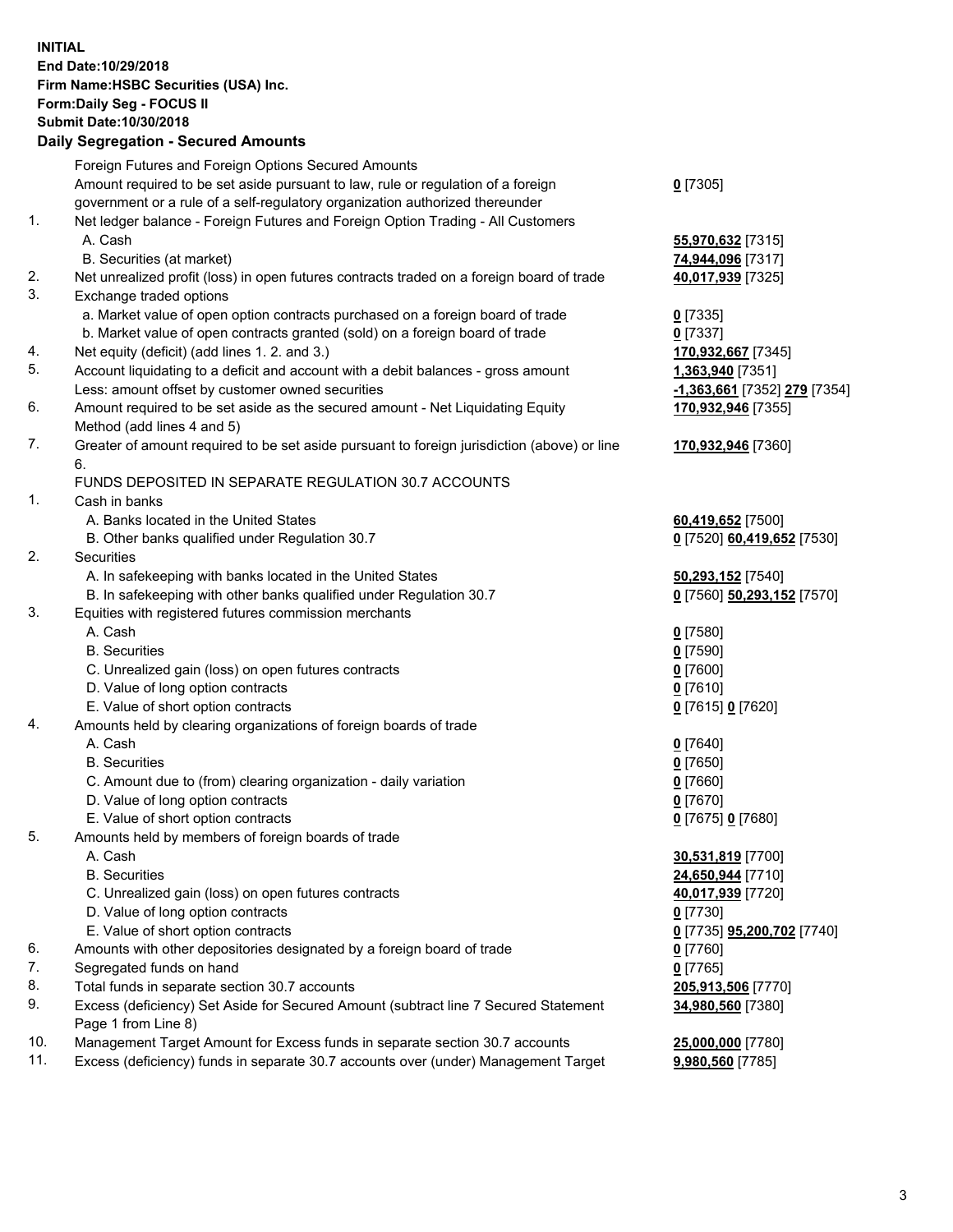**INITIAL End Date:10/29/2018 Firm Name:HSBC Securities (USA) Inc. Form:Daily Seg - FOCUS II Submit Date:10/30/2018 Daily Segregation - Segregation Statement** SEGREGATION REQUIREMENTS(Section 4d(2) of the CEAct) 1. Net ledger balance A. Cash **587,343,770** [7010] B. Securities (at market) **2,223,107,191** [7020] 2. Net unrealized profit (loss) in open futures contracts traded on a contract market **-305,743,320** [7030] 3. Exchange traded options A. Add market value of open option contracts purchased on a contract market **566,726,302** [7032] B. Deduct market value of open option contracts granted (sold) on a contract market **-526,240,150** [7033] 4. Net equity (deficit) (add lines 1, 2 and 3) **2,545,193,793** [7040] 5. Accounts liquidating to a deficit and accounts with debit balances - gross amount **305,893,210** [7045] Less: amount offset by customer securities **-305,452,743** [7047] **440,467** [7050] 6. Amount required to be segregated (add lines 4 and 5) **2,545,634,260** [7060] FUNDS IN SEGREGATED ACCOUNTS 7. Deposited in segregated funds bank accounts A. Cash **101,241,760** [7070] B. Securities representing investments of customers' funds (at market) **0** [7080] C. Securities held for particular customers or option customers in lieu of cash (at market) **815,229,739** [7090] 8. Margins on deposit with derivatives clearing organizations of contract markets A. Cash **21,402,997** [7100] B. Securities representing investments of customers' funds (at market) **328,110,334** [7110] C. Securities held for particular customers or option customers in lieu of cash (at market) **1,406,194,427** [7120] 9. Net settlement from (to) derivatives clearing organizations of contract markets **-55,514,537** [7130] 10. Exchange traded options A. Value of open long option contracts **566,726,302** [7132] B. Value of open short option contracts **-526,240,150** [7133] 11. Net equities with other FCMs A. Net liquidating equity **13,092,106** [7140] B. Securities representing investments of customers' funds (at market) **0** [7160] C. Securities held for particular customers or option customers in lieu of cash (at market) **0** [7170] 12. Segregated funds on hand **1,683,025** [7150] 13. Total amount in segregation (add lines 7 through 12) **2,671,926,003** [7180] 14. Excess (deficiency) funds in segregation (subtract line 6 from line 13) **126,291,743** [7190] 15. Management Target Amount for Excess funds in segregation **109,000,000** [7194] **17,291,743** [7198]

16. Excess (deficiency) funds in segregation over (under) Management Target Amount Excess